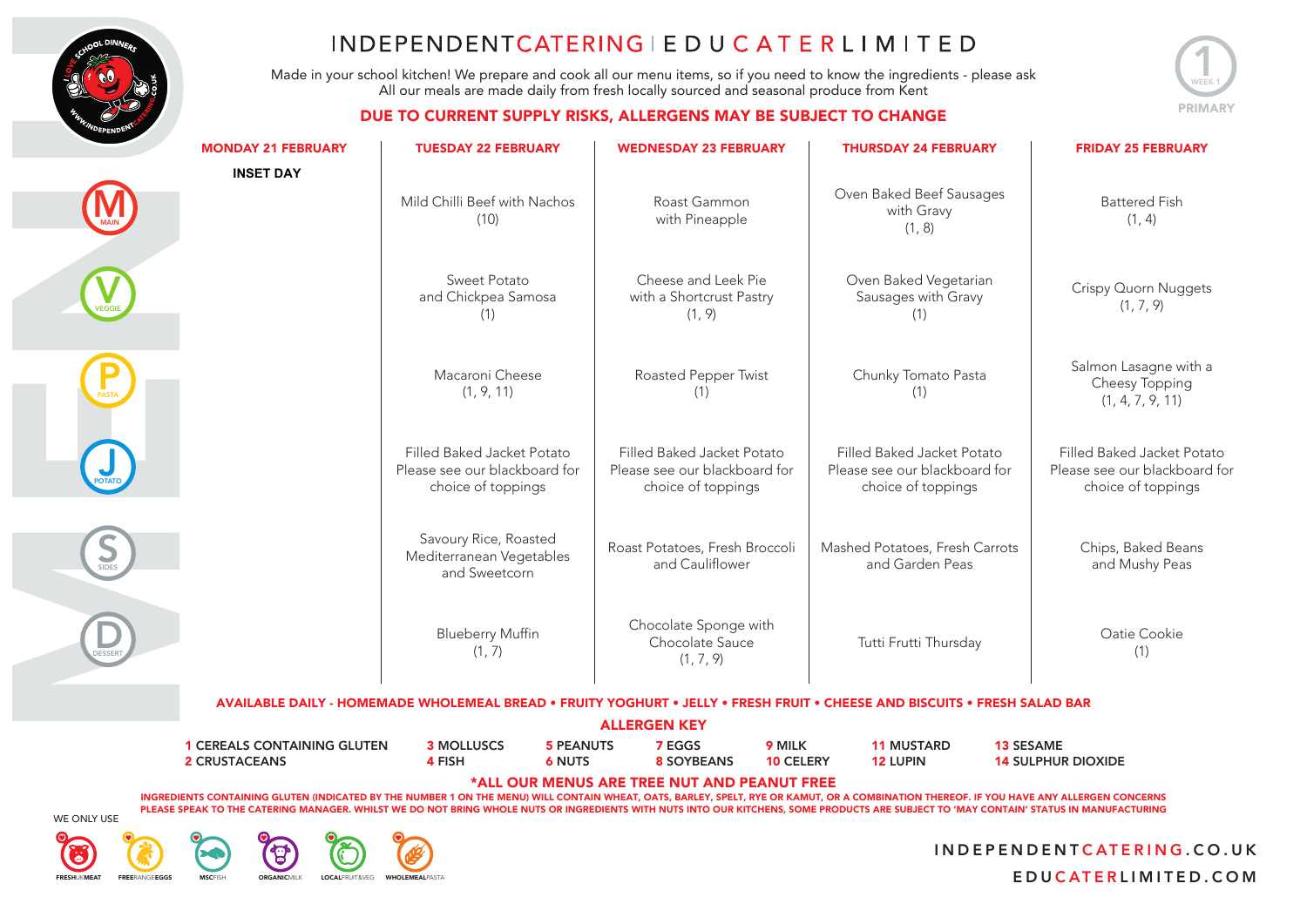

Made in your school kitchen! We prepare and cook all our menu items, so if you need to know the ingredients - please ask All our meals are made daily from fresh locally sourced and seasonal produce from Kent



#### DUE TO CURRENT SUPPLY RISKS, ALLERGENS MAY BE SUBJECT TO CHANGE

|        | <b>MONDAY 28 FEBRUARY</b>                                                                                                                                       | <b>TUESDAY 1 MARCH</b>                                                            | <b>WEDNESDAY 2 MARCH</b>                                                          | <b>THURSDAY 3 MARCH</b>                                                           | <b>FRIDAY 4 MARCH</b>                                                             |  |  |  |  |
|--------|-----------------------------------------------------------------------------------------------------------------------------------------------------------------|-----------------------------------------------------------------------------------|-----------------------------------------------------------------------------------|-----------------------------------------------------------------------------------|-----------------------------------------------------------------------------------|--|--|--|--|
|        | Mild Chicken Curry with Rice<br>and Naan Bread<br>(1)                                                                                                           | Spaghetti Bolognaise<br>with Garlic Bread<br>(1, 8)                               | Chicken Pie with a<br>Shortcrust Pastry Topping<br>(1)                            | Swedish Style Pork Meatballs<br>with Mashed Potato<br>(1, 8)                      | 100% Cod Fishfingers<br>(1, 4)                                                    |  |  |  |  |
|        | Vegetable Pad Thai<br>(1, 7)                                                                                                                                    | Butternut Squash and<br>Leek Risotto<br>(10)                                      | <b>Broccoli and Cauliflower</b><br>Filled Yorkshire<br>(1, 7, 9)                  | Cheese and Onion Pinwheel<br>(1, 9)                                               | Carrot and Chickpea Burger<br>(1, 7)                                              |  |  |  |  |
|        | Mac n' Cheese<br>(1, 9, 11)                                                                                                                                     | Mediterranean<br>Vegetable Pasta<br>(1)                                           | Fresh Pesto Pasta<br>(1)                                                          | Tomato and Basil Twirls<br>(1)                                                    | Vegetable Bolognaise Pasta<br>(1)                                                 |  |  |  |  |
|        | Filled Baked Jacket Potato<br>Please see our blackboard for<br>choice of toppings                                                                               | Filled Baked Jacket Potato<br>Please see our blackboard for<br>choice of toppings | Filled Baked Jacket Potato<br>Please see our blackboard for<br>choice of toppings | Filled Baked Jacket Potato<br>Please see our blackboard for<br>choice of toppings | Filled Baked Jacket Potato<br>Please see our blackboard for<br>choice of toppings |  |  |  |  |
| $\sum$ | Homemade Onion Bhaji<br>and Garden Peas                                                                                                                         | Roasted Butternut Squash<br>and Broccoli                                          | Roast Potatoes, Fresh Carrots<br>and Cabbage                                      | Herby New Potatoes,<br>Fresh Broccoli and Sweetcorn                               | Chips, Fruity Slaw (7)<br>and Baked Beans                                         |  |  |  |  |
|        | Lemon Sponge<br>with Custard<br>(1, 7, 9)                                                                                                                       | Apricot Cupcake<br>(1, 7)                                                         | Apple and Berry Sponge<br>with Custard<br>(1, 7, 9)                               | Tutti Fruitti Thursday                                                            | Gingerbread Cookie<br>(1)                                                         |  |  |  |  |
|        | <b>AVAILABLE DAILY - HOMEMADE WHOLEMEAL BREAD • FRUITY YOGHURT • JELLY</b><br><b>FRESH FRUIT • CHEESE AND BISCUITS • FRESH SALAD BAR</b><br><b>ALLERGEN KEY</b> |                                                                                   |                                                                                   |                                                                                   |                                                                                   |  |  |  |  |
|        |                                                                                                                                                                 |                                                                                   |                                                                                   |                                                                                   |                                                                                   |  |  |  |  |

| <b>1 CEREALS CONTAINING GLUTEN</b>          | <b>3 MOLLUSCS</b> | <b>5 PEANUTS</b> | 7 EGGS     | 9 MILK           | <b>11 MUSTARD</b> | <b>13 SESAME</b>          |  |  |
|---------------------------------------------|-------------------|------------------|------------|------------------|-------------------|---------------------------|--|--|
| <b>2 CRUSTACEANS</b>                        | ∔ FISH            | 6 NUTS           | 8 SOYBEANS | <b>10 CELERY</b> | <b>12 LUPIN</b>   | <b>14 SULPHUR DIOXIDE</b> |  |  |
| *ALL OUR MENUS ARE TREE NUT AND PEANUT FREE |                   |                  |            |                  |                   |                           |  |  |

INGREDIENTS CONTAINING GLUTEN (INDICATED BY THE NUMBER 1 ON THE MENU) WILL CONTAIN WHEAT, OATS, BARLEY, SPELT, RYE OR KAMUT, OR A COMBINATION THEREOF. IF YOU HAVE ANY ALLERGEN CONCERNS PLEASE SPEAK TO THE CATERING MANAGER. WHILST WE DO NOT BRING WHOLE NUTS OR INGREDIENTS WITH NUTS INTO OUR KITCHENS, SOME PRODUCTS ARE SUBJECT TO 'MAY CONTAIN' STATUS IN MANUFACTURING



## ြ

## EDECHIJKMEAT FREERANGEEGGS MSCEISH ORGANICMILK LOCALFRUIT&VEG WHOLEMEALPAST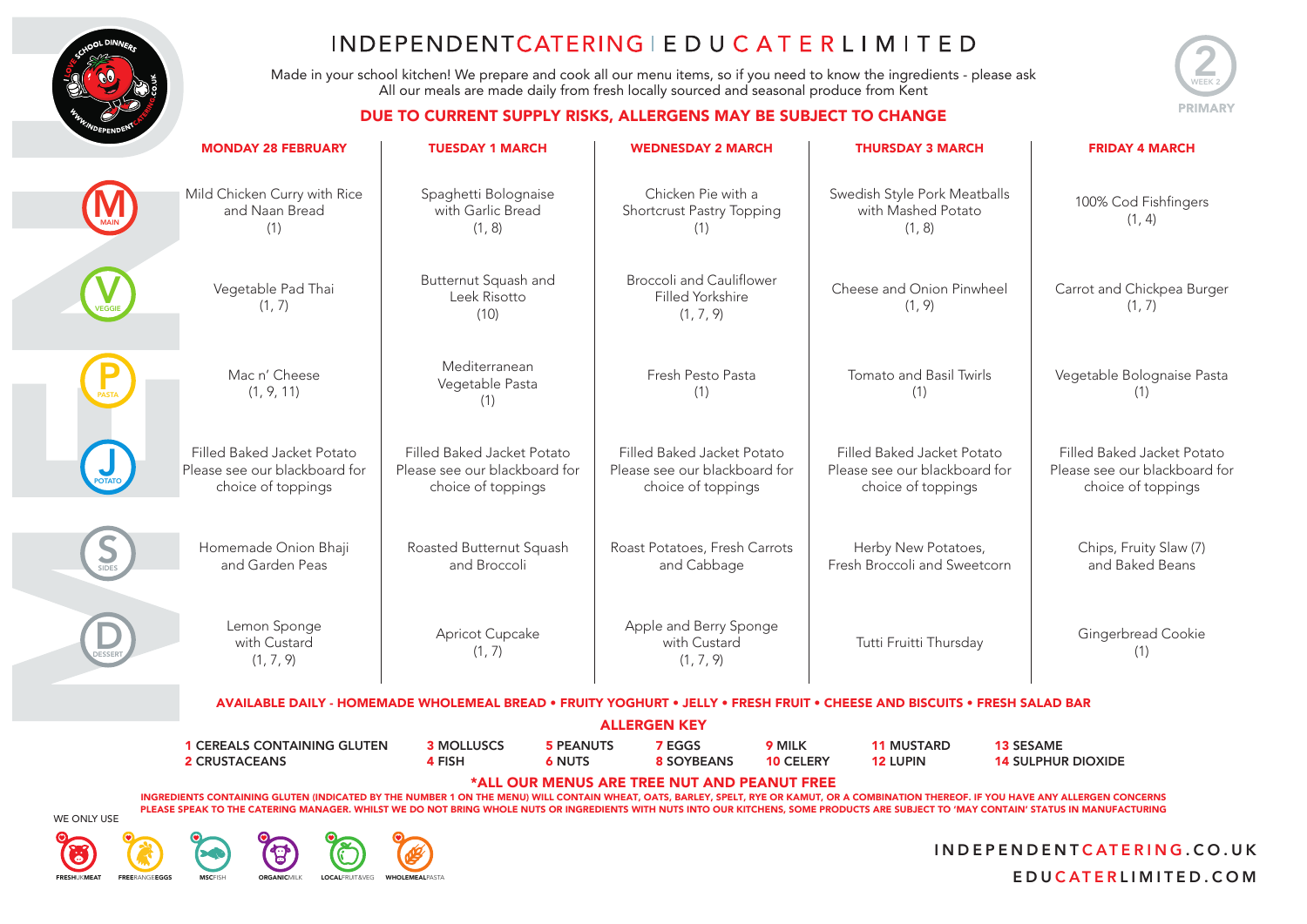

Made in your school kitchen! We prepare and cook all our menu items, so if you need to know the ingredients - please ask All our meals are made daily from fresh locally sourced and seasonal produce from Kent

#### DUE TO CURRENT SURPLY RISKS, ALLERGENS MAY BE SURJECT TO CHANGE



|       | COMMENT SOFT ET MSNS, ALLENGENS MATTEL SOBJECT TO CHANGE                          |                                                                                                                           |                                   |                                                                                   |                            |                                                                                                                                  |                                               |                                                                                   |
|-------|-----------------------------------------------------------------------------------|---------------------------------------------------------------------------------------------------------------------------|-----------------------------------|-----------------------------------------------------------------------------------|----------------------------|----------------------------------------------------------------------------------------------------------------------------------|-----------------------------------------------|-----------------------------------------------------------------------------------|
|       | <b>MONDAY 7 MARCH</b>                                                             | <b>TUESDAY 8 MARCH</b>                                                                                                    |                                   | <b>WEDNESDAY 9 MARCH</b>                                                          |                            | <b>THURSDAY 10 MARCH</b>                                                                                                         |                                               | <b>FRIDAY 11 MARCH</b>                                                            |
|       | <b>BBQ Pulled Chicken</b><br>Shepherd Pie<br>in a Taco with Rice<br>(10)<br>(14)  |                                                                                                                           |                                   | Roast Beef with<br>Yorkshire Pudding<br>(1, 7, 9)                                 |                            |                                                                                                                                  |                                               | <b>Breaded Fish</b><br>(1, 4)                                                     |
|       | Spring Vegetable<br>Cottage Pie<br>(10)                                           | Cheese and Tomato Pizza<br>(1, 8, 9)                                                                                      |                                   | Roasted Root Vegetable Bake<br>with a Herby Crust<br>(1)                          |                            |                                                                                                                                  |                                               | Mixed Bean Tortilla Stack<br>(1)                                                  |
|       | Chunky Tomato Pasta<br>(1)                                                        | Roasted Pepper Spirals<br>(1)                                                                                             |                                   | Vegetable Ragu Pasta<br>(1)                                                       |                            | <b>JUNGLE DAY</b><br>Bengal Tiger Chicken Steak<br>(1, 7, 9, 10, 14)                                                             |                                               | Arrabiata Pasta<br>(1)                                                            |
|       | Filled Baked Jacket Potato<br>Please see our blackboard for<br>choice of toppings | Filled Baked Jacket Potato<br>Please see our blackboard for<br>choice of toppings                                         |                                   | Filled Baked Jacket Potato<br>Please see our blackboard for<br>choice of toppings |                            | One Horned Rhino<br>Crispy Quorn Nuggets<br>(1, 7, 9)<br>3 Toed Sloth Cheese Pasta<br>(1, 9, 11)<br>Gorilla Jacket Potato with a |                                               | Filled Baked Jacket Potato<br>Please see our blackboard for<br>choice of toppings |
| SIDES | Fresh Broccoli<br>and Sweetcorn                                                   | Cubed New Potatoes,<br>Fresh Carrots and<br>Chef's Green Salad                                                            |                                   | Roast Potatoes, Fresh Mashed<br>Swede and Green Beans                             |                            | Choice of Toppings<br>Jaguar Potato Wedges<br>Chimpanzee Fresh Carrots<br>and Garden Peas                                        |                                               | Chips, Baked Beans<br>and Mushy Peas                                              |
|       | Mixed Berry Sponge<br>with Custard<br>(1, 7, 9)                                   | Tutti Fruitti Tuesday                                                                                                     |                                   | Marble Sponge<br>with Custard<br>(1, 7, 9)                                        |                            | Elephant Chocolate Cookie<br>(1)                                                                                                 |                                               | Fruit Wedges with a Lemon<br>Shortbread Finger<br>(1)                             |
|       |                                                                                   | AVAILABLE DAILY - HOMEMADE WHOLEMEAL BREAD • FRUITY YOGHURT • JELLY • FRESH FRUIT • CHEESE AND BISCUITS • FRESH SALAD BAR |                                   |                                                                                   |                            |                                                                                                                                  |                                               |                                                                                   |
|       |                                                                                   |                                                                                                                           | <b>ALLERGEN KEY</b>               |                                                                                   |                            |                                                                                                                                  |                                               |                                                                                   |
|       | <b>1 CEREALS CONTAINING GLUTEN</b><br><b>2 CRUSTACEANS</b>                        | <b>3 MOLLUSCS</b><br>4 FISH                                                                                               | <b>5 PEANUTS</b><br><b>6 NUTS</b> | 7 EGGS<br><b>8 SOYBEANS</b>                                                       | 9 MILK<br><b>10 CELERY</b> | <b>11 MUSTARD</b><br><b>12 LUPIN</b>                                                                                             | <b>13 SESAME</b><br><b>14 SULPHUR DIOXIDE</b> |                                                                                   |
|       | *ALL OUR MENUS ARE TREE NUT AND PEANUT FREE                                       |                                                                                                                           |                                   |                                                                                   |                            |                                                                                                                                  |                                               |                                                                                   |

INGREDIENTS CONTAINING GLUTEN (INDICATED BY THE NUMBER 1 ON THE MENU) WILL CONTAIN WHEAT, OATS, BARLEY, SPELT, RYE OR KAMUT, OR A COMBINATION THEREOF. IF YOU HAVE ANY ALLERGEN CONCERNS PLEASE SPEAK TO THE CATERING MANAGER. WHILST WE DO NOT BRING WHOLE NUTS OR INGREDIENTS WITH NUTS INTO OUR KITCHENS, SOME PRODUCTS ARE SUBJECT TO 'MAY CONTAIN' STATUS IN MANUFACTURING



い

# FRESHUKMEAT FREERANGEEGGS MSCFISH ORGANICMILK LOCALFRUIT&VEG WHOLEMEALPASTA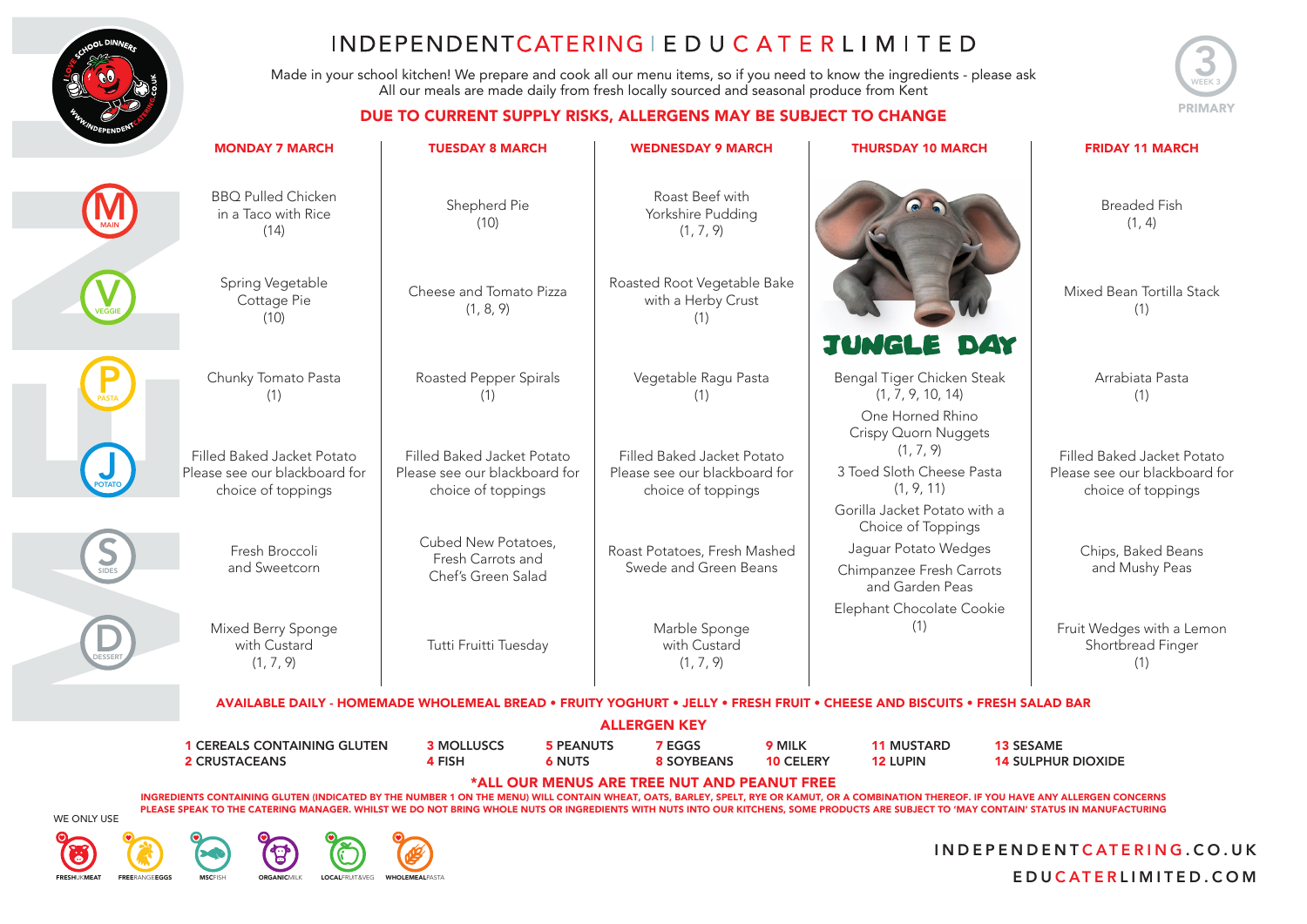

Made in your school kitchen! We prepare and cook all our menu items, so if you need to know the ingredients - please ask All our meals are made daily from fresh locally sourced and seasonal produce from Kent



#### DUE TO CURRENT SUPPLY RISKS, ALLERGENS MAY BE SUBJECT TO CHANGE

|             | <b>MONDAY 14 MARCH</b>                                                                                                                                                                 | <b>TUESDAY 15 MARCH</b>                                                           | <b>WEDNESDAY 16 MARCH</b>                                                         | <b>THURSDAY 17 MARCH</b>                                                          |                                         |  |  |  |  |  |
|-------------|----------------------------------------------------------------------------------------------------------------------------------------------------------------------------------------|-----------------------------------------------------------------------------------|-----------------------------------------------------------------------------------|-----------------------------------------------------------------------------------|-----------------------------------------|--|--|--|--|--|
|             | Mexican Style Chicken<br>Enchilada with Rice<br>(1, 9)                                                                                                                                 | Beefburger in a Bun<br>(1, 10, 11, 14)                                            | Roast Turkey and<br>Yorkshire Pudding<br>(1, 7, 9)                                | Beef Lasagne<br>with Garlic Bread<br>(1, 7, 8, 9, 11)                             | 100% Cod Fishfingers<br>(1, 4)          |  |  |  |  |  |
|             | Bean and Vegetable Goulash<br>with Cous Cous<br>(1)                                                                                                                                    | Vegetarian Burger in a Bun<br>(1, 8)                                              | Tomato and<br>Vegetable Byriani<br>Caramalised Onion Tart<br>(10)<br>(1, 7, 9)    |                                                                                   | Cheese and Tomato Baked Pitta<br>(1, 9) |  |  |  |  |  |
|             | Macaroni Cheese<br>(1, 9, 11)                                                                                                                                                          | Mixed Roasted<br>Vegetable Pasta<br>(1)                                           | Chunky Tomato Pasta<br>(1)                                                        | Fresh Pesto Pasta<br>(1)                                                          | Vegetable Bolognaise Pasta<br>(1)       |  |  |  |  |  |
|             | Filled Baked Jacket Potato<br>Please see our blackboard for<br>choice of toppings                                                                                                      | Filled Baked Jacket Potato<br>Please see our blackboard for<br>choice of toppings | Filled Baked Jacket Potato<br>Please see our blackboard for<br>choice of toppings | Filled Baked Jacket Potato<br>Please see our blackboard for<br>choice of toppings |                                         |  |  |  |  |  |
|             | Fresh Carrots<br>and Green Beans                                                                                                                                                       | Oven Baked Potato Wedges,<br>Stack a Burger Salads,<br>Garden Peas                | Fresh Broccoli<br>Roast Potatoes, Fresh Cabbage<br>and Carrots<br>and Sweetcorn   |                                                                                   | Chips, Baked Beans and<br>Mushy Peas    |  |  |  |  |  |
|             | Apple and Banana Crumble<br>with Custard<br>(1, 7, 9)                                                                                                                                  | Cinnamon Sponge with<br>Butterscotch sauce<br>(1, 7, 9, 14)                       | Chocolate Brownie (1, 7)<br>Tutti Fruitti Thursday<br>with Fruit Wedges           |                                                                                   | Fruity Flapjack<br>(1, 14)              |  |  |  |  |  |
|             | AVAILABLE DAILY - HOMEMADE WHOLEMEAL BREAD • FRUITY YOGHURT • JELLY • FRESH FRUIT • CHEESE AND BISCUITS • FRESH SALAD BAR                                                              |                                                                                   |                                                                                   |                                                                                   |                                         |  |  |  |  |  |
|             | <b>1 CEREALS CONTAINING GLUTEN</b>                                                                                                                                                     | <b>3 MOLLUSCS</b>                                                                 | <b>ALLERGEN KEY</b><br>9 MILK<br><b>5 PEANUTS</b><br><b>7 EGGS</b>                | <b>11 MUSTARD</b>                                                                 | <b>13 SESAME</b>                        |  |  |  |  |  |
|             | <b>2 CRUSTACEANS</b>                                                                                                                                                                   | 4 FISH<br><b>6 NUTS</b>                                                           | <b>8 SOYBEANS</b>                                                                 | <b>10 CELERY</b><br><b>12 LUPIN</b>                                               | <b>14 SULPHUR DIOXIDE</b>               |  |  |  |  |  |
| WE ONLY USE | PLEASE SPEAK TO THE CATERING MANAGER. WHILST WE DO NOT BRING WHOLE NUTS OR INGREDIENTS WITH NUTS INTO OUR KITCHENS, SOME PRODUCTS ARE SUBJECT TO 'MAY CONTAIN' STATUS IN MANUFACTURING |                                                                                   | *ALL OUR MENUS ARE TREE NUT AND PEANUT FREE                                       |                                                                                   |                                         |  |  |  |  |  |



## **<u>(°)</u>**

## Э FRESHUKMEAT FREERANGFEGGS MSCFISH ORGANICMILK LOCALFRUIT&VEG WHOLEMEALPASTA

 $\mathcal C$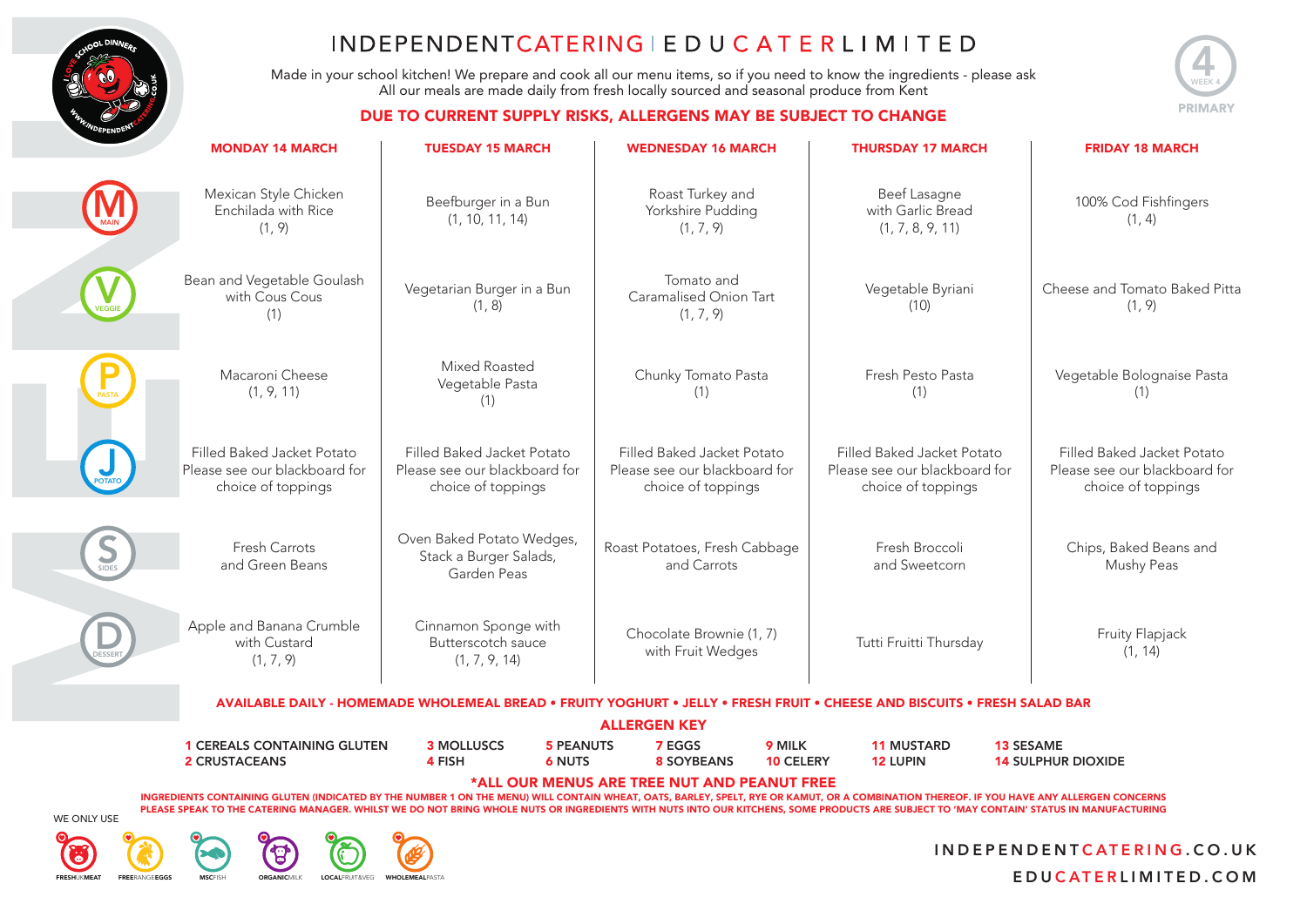

Made in your school kitchen! We prepare and cook all our menu items, so if you need to know the ingredients - please ask All our meals are made daily from fresh locally sourced and seasonal produce from Kent



#### DUE TO CURRENT SUPPLY RISKS, ALLERGENS MAY BE SUBJECT TO CHANGE

| <b>MONDAY 21 MARCH</b>                                                            | <b>TUESDAY 22 MARCH</b>                                                           | <b>WEDNESDAY 23 MARCH</b>                                                         | <b>THURSDAY 24 MARCH</b>                                                          | <b>FRIDAY 25 MARCH</b>                                                            |
|-----------------------------------------------------------------------------------|-----------------------------------------------------------------------------------|-----------------------------------------------------------------------------------|-----------------------------------------------------------------------------------|-----------------------------------------------------------------------------------|
| Mild Beef Curry<br>with Poppadum                                                  | Chicken Meatballs in a<br>Herby Tomato Sauce<br>with Spaghetti<br>(1, 8)          | Roast Gammon<br>with Pineapple<br>(14)                                            | Beef Sausage Toad in the Hole<br>with Gravy<br>(1, 7, 8, 9)                       | <b>Battered Fish</b><br>(1, 4)                                                    |
| Homemade Vegetable<br>Spring Roll<br>(1)                                          | Mixed Bean Chilli with Rice<br>(10)                                               | Leek, Squash and<br>Parsley Crumble<br>(1, 9)                                     | Vegetarian Sausage Toad in<br>the Hole with Gravy<br>(1, 7, 9)                    | Mixed Bean Pasty<br>(1)                                                           |
| 3 Cheese Pasta<br>(1, 9, 11)                                                      | Roasted Vegetable Spirals<br>(1)                                                  | Mediterranean<br>Vegetable Pasta<br>(1)                                           | Chunky Tomato Pasta<br>(1)                                                        | Salmon and Pea Pasta<br>(1, 4, 9)                                                 |
| Filled Baked Jacket Potato<br>Please see our blackboard for<br>choice of toppings | Filled Baked Jacket Potato<br>Please see our blackboard for<br>choice of toppings | Filled Baked Jacket Potato<br>Please see our blackboard for<br>choice of toppings | Filled Baked Jacket Potato<br>Please see our blackboard for<br>choice of toppings | Filled Baked Jacket Potato<br>Please see our blackboard for<br>choice of toppings |
| Rice, Fresh Broccoli<br>and Sweetcorn                                             | Roasted Butternut Squash<br>and Garden Peas                                       | Roast Potatoes, Fresh Broccoli<br>and Roasted Root Vegetables                     | Mashed Potatoes, Fresh Carrots<br>and Green Beans                                 | Chips, Mushy Peas and<br><b>Baked Beans</b>                                       |
| Mandarin Sponge<br>with Custard<br>(1, 7, 9)                                      | Mixed Berry Cheesecake<br>(1, 8, 9)                                               | Apple Cake with a Crunchy<br>Topping and Custard<br>(1, 7, 9)                     | Tutti Fruitti Thursday                                                            | Strawberry Muffin<br>(1, 7)                                                       |
|                                                                                   | <b>AVAILABLE DAILY - HOMEMADE WHOLEMEAL BREAD • FRUITY</b>                        |                                                                                   | <b>YOGHURT • JELLY • FRESH FRUIT • CHEESE AND BISCUITS • FRESH SALAD BAR</b>      |                                                                                   |
|                                                                                   |                                                                                   | <b>ALLERGEN KEY</b>                                                               |                                                                                   |                                                                                   |
| <b>1 CEREALS CONTAINING GLUTEN</b>                                                | <b>3 MOLLUSCS</b><br>5 PEANUTS                                                    | 9 MILK<br><b>7 EGGS</b>                                                           | <b>11 MUSTARD</b><br><b>13 SESAME</b>                                             |                                                                                   |

2 CRUSTACEANS **10 CELERY** 12 LUPIN 14 SULPHUR DIOXIDE \*ALL OUR MENUS ARE TREE NUT AND PEANUT FREE

INGREDIENTS CONTAINING GLUTEN (INDICATED BY THE NUMBER 1 ON THE MENU) WILL CONTAIN WHEAT, OATS, BARLEY, SPELT, RYE OR KAMUT, OR A COMBINATION THEREOF. IF YOU HAVE ANY ALLERGEN CONCERNS PLEASE SPEAK TO THE CATERING MANAGER. WHILST WE DO NOT BRING WHOLE NUTS OR INGREDIENTS WITH NUTS INTO OUR KITCHENS, SOME PRODUCTS ARE SUBJECT TO 'MAY CONTAIN' STATUS IN MANUFACTURING



ြ

## FRESHUKMEAT FREERANGEEGGS MSCFISH ORGANICMILK LOCALFRUIT&VEG WHOLEMEALPAST